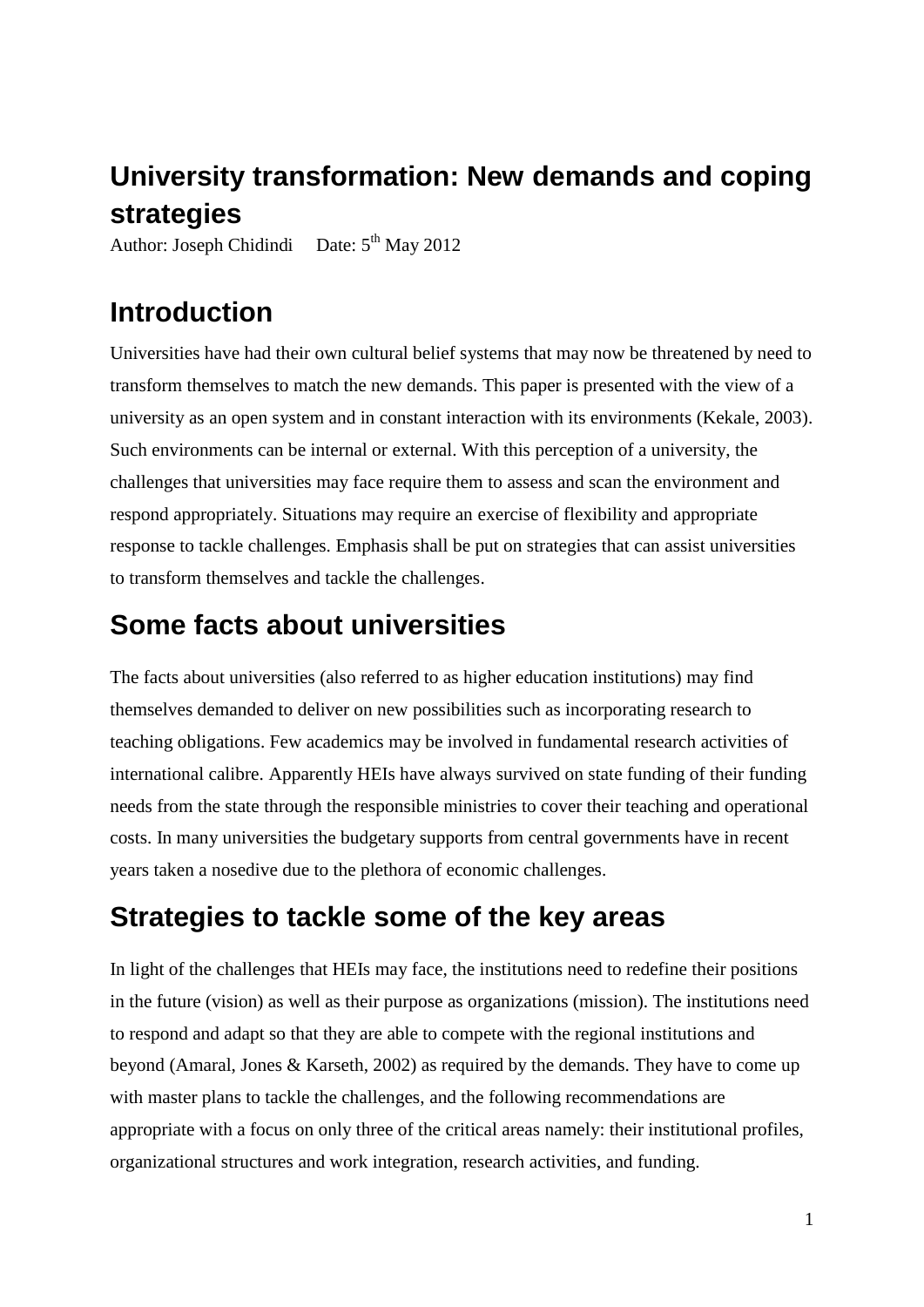## **Institutional profiles**

### *Self analysis*

To address issues regarding profile universities, HEIs need to scrutinize their strengths, weaknesses, opportunities, and threats (SWOT). This will enable the institutions to compare their internal potentials, their current strengths and weaknesses as well threats that may emerge from the internal and external environments (Zechlin, 2010). HEIs may have their traditional deep-rooted belief in their 'history, unique accomplishment, and sentiment' (Clark, 1972) all of which need change rather than stick to their historical traditions (Amaral, Jones & Karseth, 2002). Thus each institution's path dependency analysis is imperative.

Universities have to go regional and of course global and obtain more opportunities. Their legitimacy cannot just remain regional or just national but has to be to be in tandem with all the environmental constituencies that now include the international. To free themselves from the national enslavement one option is for the institutions to include foreign or international or exchange students and staff partly for the sake of uplifting their reputation and global status as 'those who have persisted together for some years in one place will have ... stream of shared experience, which they elaborate into a plausible account of group uniqueness' (Clark, 1972:179).

Some universities may have staff used to only teaching roles. Currently, the academic staff may now realize they also have to add research obligations to the traditional teaching roles as university institutions. Some academic staff members may have every reason to resist the research roles. Some will prefer remaining good teachers than become poor researchers. Some academic staff members may have to retire soon so may resist the new research task. Staff development programmes must be held to sensitize such staff that research is another institutional priority area that should be put high on the institutional agenda. Such programmes may assist academic staff to readjust on the perception of their job description. Staff development programmes can assist to remove the notion that the institutions could only stick to the traditional role (teaching).

#### *The mission statement*

To realize any change in the university profile, it is vital that the institutions' mission statements are revisited as this provides the internal and external definition of the universities (Holtta & Karjalainen, 1997:230). A redefinition of the mission statements will assist the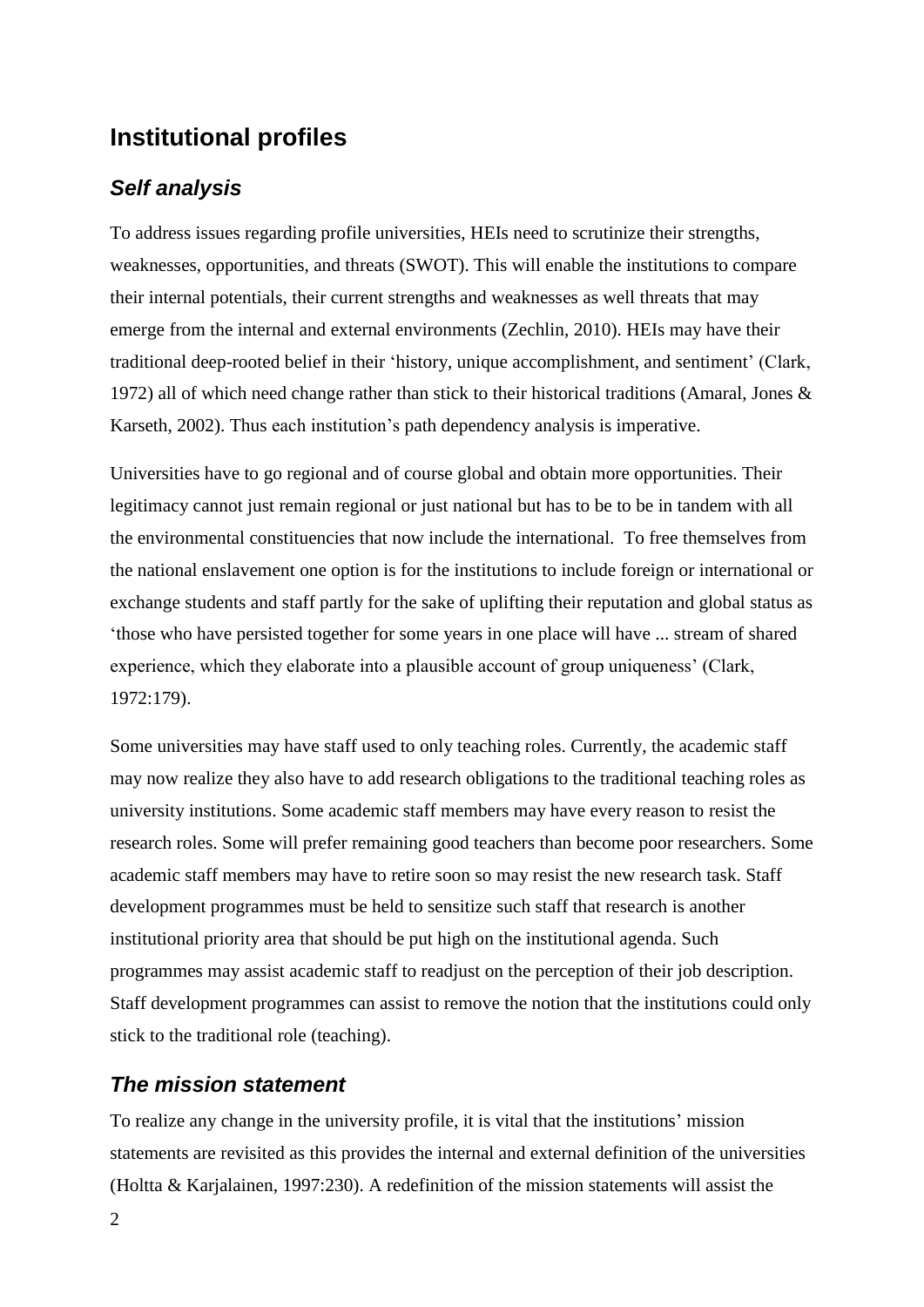academic profession to rededicate itself to the new missions and type of work. The new missions will redefine the purpose of the universities and their new goals while this shall give the institutions direction on how those goals are going can be met. This will also help improve the performance of different sub-units, units and the institution as a whole.

### **Organizational structure and work integration**

## *University leadership*

Institutional leadership plays a major role for an organization to adjust and meet demands. Every university has to ensure that it has a leadership that is capable to ensure the institution adjusts and adapts according to the new requirements. When a university faces challenges, it may require an institutional leadership that is strategic and has a clear vision of the future. That said, there has to be changes if need be for institutional leaders with capacity to diagnose accurately what is needed for the HEI to move forward. There has to be academic leaders at all levels from the basic unit to institutional level that are able to 'develop cohesive strategies and policies' (Amaral, Jones & Karseth, 2002:289). Such leaders have to be individuals who can contribute more to the achievement of set objectives and goals even at the lowest level of the university. It is important that such leaders be reputable academic leaders in both teaching and research for their influence to have meaningful impact in the university.

#### *Teamwork and goal setting*

Strategic objectives have to be discussed with various subunits such as departments, faculties and so forth before they are adopted as binding (Zechlin, 2010). There has to be non imposition of solutions to challenges that the university faces as doing so may result in some stakeholders resisting to implement the ideas. It is vital that the university considers quantifying output. This will help the performance results of different sub-units, units, and the institution to become more visible. For instance a number of graduates the institution or department shall produce in a given year can help the institution to remain focused. The institution can also emphasize on short-term tangible outputs as these may be achieved much sooner while they have motivational effect. For instance, any faculty may quantify the number of research papers that shall be published in a particular period. However, setting unrealistic quantified objectives has to be avoided as this may have a negative impact after a failure to achieve the set objective.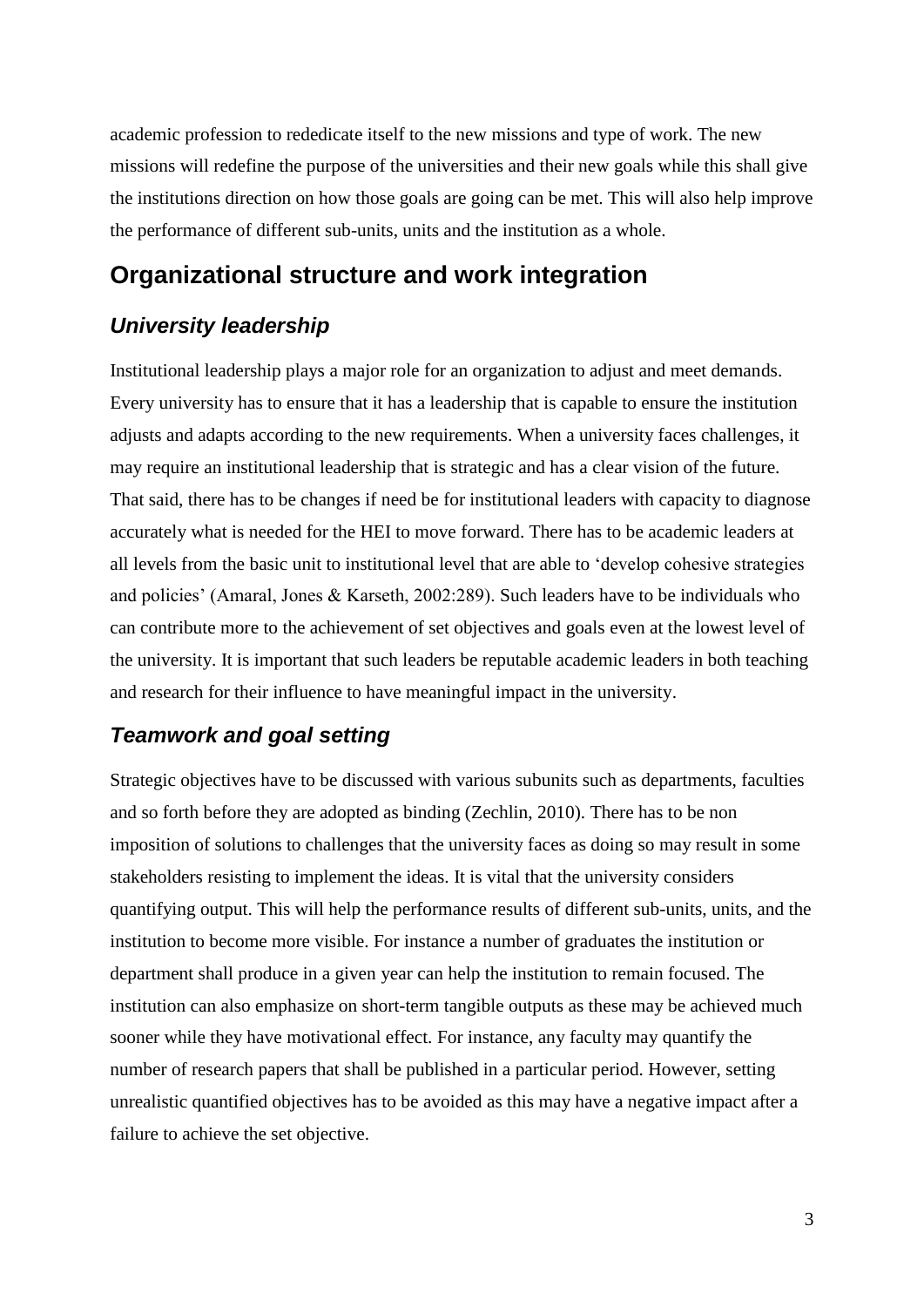Periodical evaluation at all levels should be considered. This can be done through feedback on outcomes at all levels even at basic subunit levels. The university must allow open discussions with academics and stakeholders so as to allow constructive criticism. This would assist the institution to amend its goals or even adjust accordingly while this brings about a democratic assessment of a department and institution at large. This is imperative for the institution to know how it is performing. Feedback can be an effective self evaluation mechanism.

#### *Loose coupling*

The way university units relate to each other can assist the institution move forward. It is recommended that there be loose coupling in an institution - a situation where its units such as departments only become partially connected to each other but able to work independently. Holtta & Karjalainen (1997:230) refer to loose coupling as organized anarchy when subunits 'become reactive to external impulses at the basic unit level'. Loose coupling gives the academics opportunities to discuss and plan meetings at department level (Holtta & Karjalainen, 1997). With loose coupling, 'if there is a breakdown in one portion…then this breakdown is sealed off and does not affect other portions' of the HEI (Weick, 1976). For instance, if one programme fails to attract applicants, it can be suspended or even be closed without the other programmes being affected. Units will therefore be protected from harmful effects of other units. Loose coupling will therefore enhance the chances for individual subunits of the university to survive independently.

Loosely coupled units will also easily screen the environment properly and adjust without affecting other units and the whole system. Units will therefore quickly adapt as they quickly get appropriate feedback from the internal and external environment. For instance when the engineering faculty has been providing engineers in the country or region, if there is no more need to churn out graduates from the discipline, the recruitment must quickly be reduced or even stopped. Therefore with loose coupling, there will be quick response to environmental demands while units may seize opportunities more easily. This means different basic units such as departments will be able to address the key issues in the way they see fit to achieve the set objectives of the institution thereby emphasizing on the self regulating mechanism. Another feature of loose coupling is full freedom to allocate duties among the faculty members (Holtta & Karjalainen, 1997) thereby ensuring rapid response to a stimuli without being caught up in the institutional red tape. At low levels is the ability to know strengths and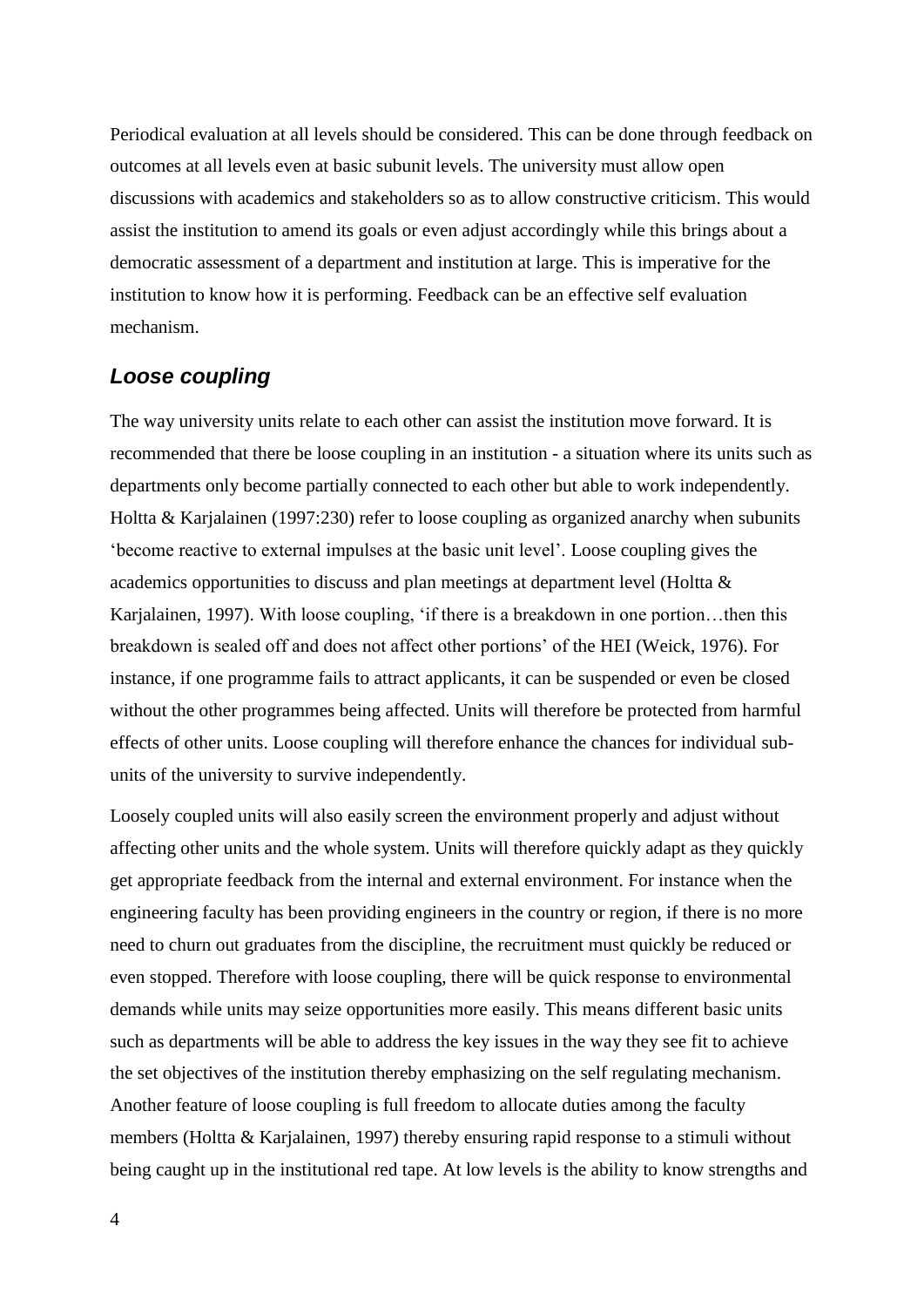weaknesses of the subunit better than those that are outside it. However, inasmuch as loose coupling is recommended, this should not mean the university management abdicates its duty but will need to get involved on strategic issues (Holtta & Pulliainen, 1996 in Holtta, 2003).

#### *Programmes and curriculum*

To achieve their organizational goals and objectives, it is imperative that universities reconsider their degrees and curriculum. The institution has to review programs and courses. In fact, universities have to be flexible in offering programs and courses. They have to design courses that are market oriented. Laredo (2007) advocates the pursuance and/or introduction of degree programmes that enhance the employability of the alumni. Thus degree programmes have to be relevant to the economy. It follows that programmes have to be scrapped if they become irrelevant. Alternatively, universities can combine some programmes to strengthen them other than phasing them out altogether. The programme relevance can also be quantified to create some indicators. For instance a reasonable number of alumni absorbed in the labour market may be an indication of the programme relevance. This is so as the university environment boundaries have become permeable with growing importance to the environment while departments have to be committed to the institutional mission and goals, and produce or maintain degree programmes as per requirements of the environment (Holtta & Karjalainen, 1997).

Curriculum is one of the most important products that universities can offer to their customers (the students). The institutions should carry out curriculum evaluations in terms of their content, purpose, sequence, instructional activities and evaluation to mention a few. Literally universities have to ensure that their institutional curricula meet the demands of the current and impending situations. This will give the departments the ability to plan and develop the activities at their subunit levels. However, this should not mean that central administration must not intervene in order to ensure a proper balance. Thus in their institutional curricula, the program missions, purposes and content of what is important for the university students to learn must be clear. Where necessary, programmes and/or courses have to changed, maintained or even dropped.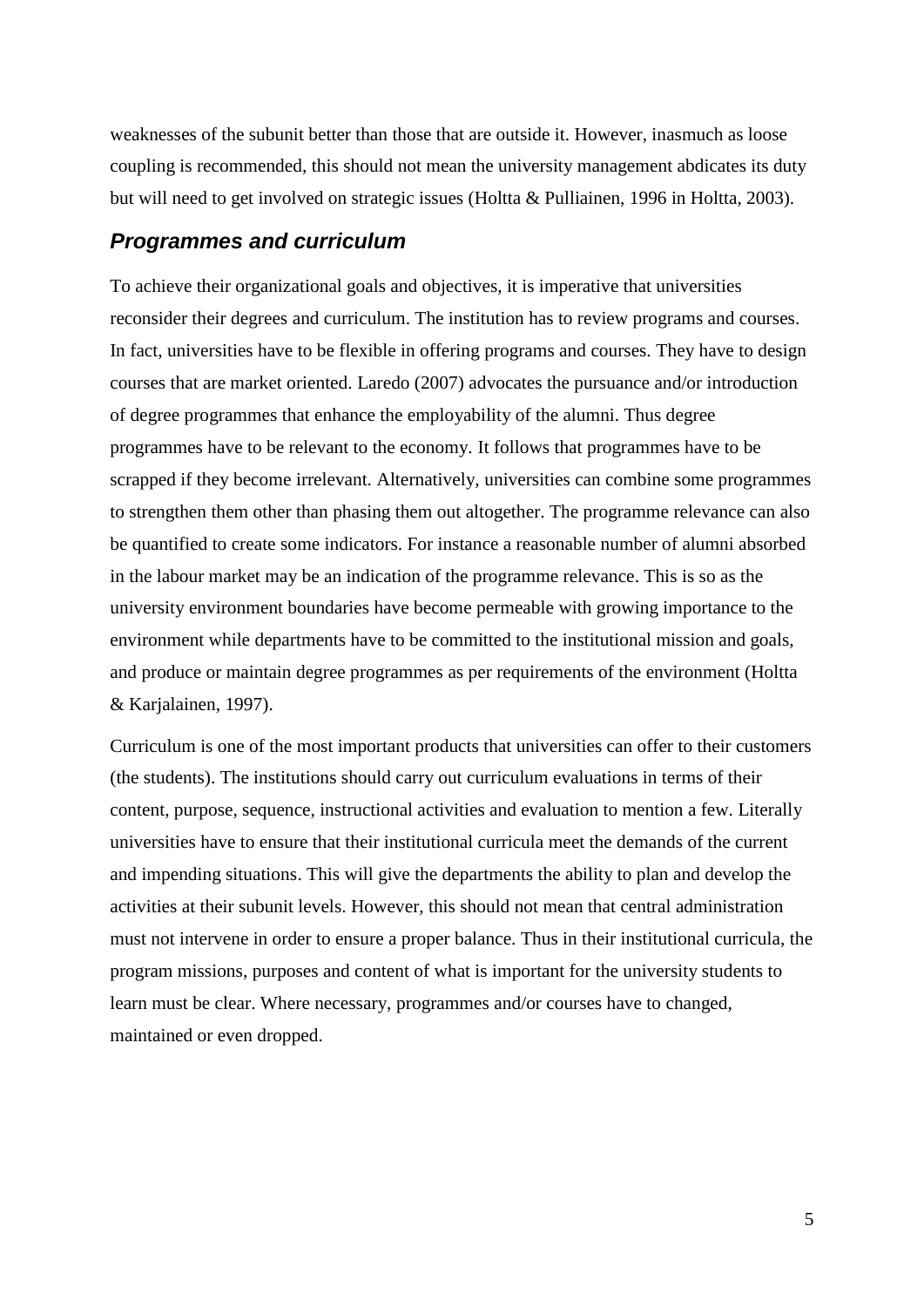## **Research activities**

#### *The traditional role vis-à-vis new demands*

Some universities may have the path dependency of being teaching universities but a new challenge that regards addition of research to the traditional role of just teaching may now exist as HEIs. Universities have to gear themselves up as central actors in the new knowledge production through research (Laredo, 2007). Outlining the new task (of research) may be one thing while putting into practice can be quiet another. Some academics may be required to alter their deep rooted perceptions that they have always been mere teachers. Intervention is required to change the perception. Staff development programmes can act as a consultative active instead of imposing the extra institutional focus. Consultation will make the academics part of the change processes. Universities need the goodwill of all staff members if the change is to be successful while the 'change will not succeed unless there is satisfaction with the new task at hand' (McCaffery, 2004:237). So consulting the academic staff can raise their concerns particularly on how best they can be prepared to tackle the challenge of reserach. McCaffery (2004) suggest consultation as a vital strategy to transform the academics to accept the challenge (of research). McCaffery (2004) advises the change agents (e.g. the dean) to treat the past for instance of being mere teachers with respect. Thus while the new task (research) at hand may be stressed, importance of the traditional task (teaching) needs to be focused on too. Convincing the staff of the importance of research as part of the institutional agenda should be stressed with other university expectations highlighted too. The academic staff needs to be aware that research and teaching are complimentary; therefore the research aspect should be strengthened while academic excellence can be raised through research.

#### *Change agents*

Individual differences in the academic staff have to be tolerated. The change from being only teachers to become researchers also may be accepted at different rates by the academics and that has to be accepted. To quicken the pace of change on the new focus (of research), Kirkland (2010) suggests the formation of academic research teams. This can allow brainstorming at lowest levels so that the academics develop and sharpen research skills while this can add credibility of the research. Through the use of research teams, good working relationships can also be cultivated. Alternatively there has to be professional research support with funding bodies 'allocating research grants on competitive basis' (Kirkland,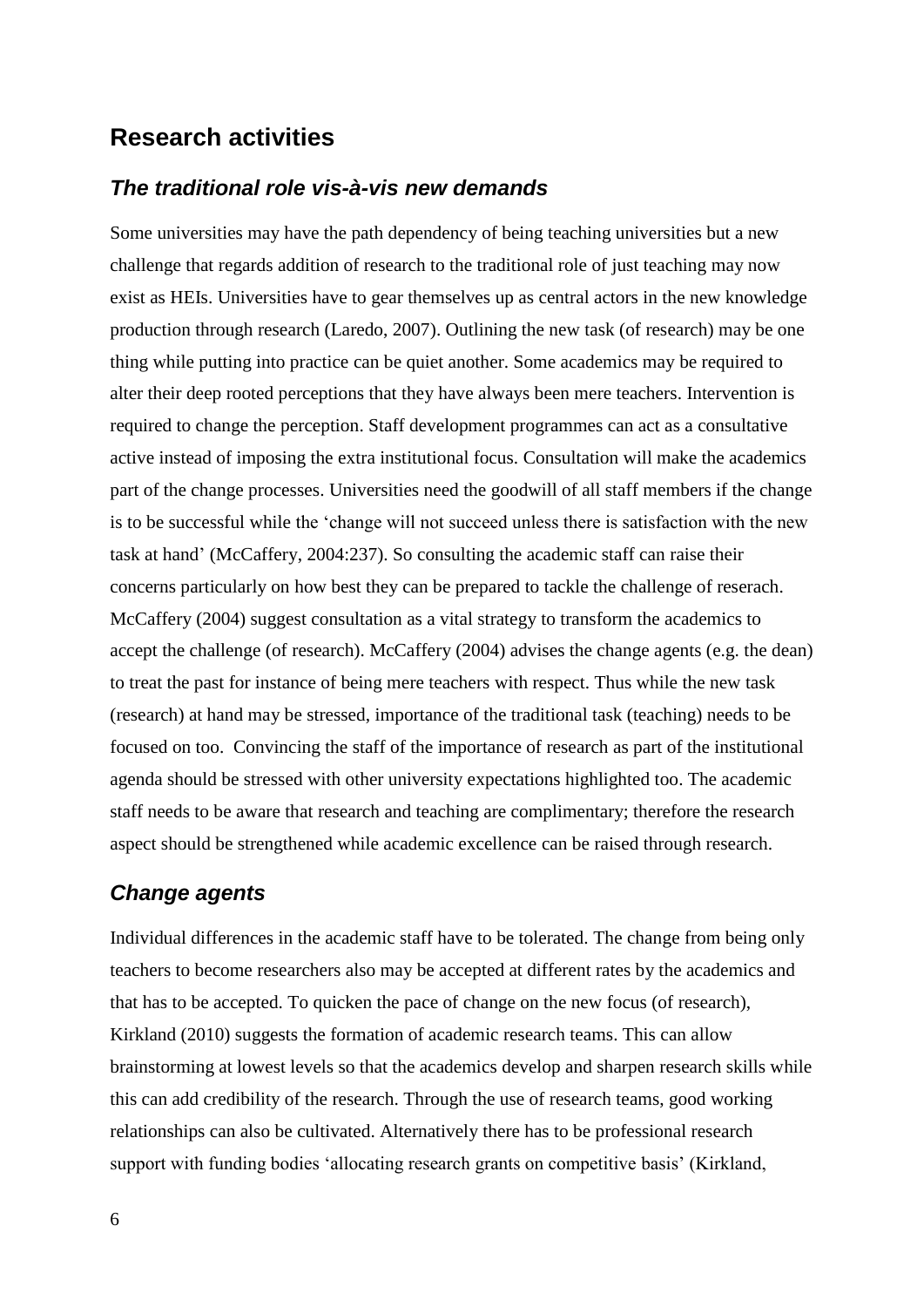2010). This can quicken the change of the academics to realize the research task. Alternatively, teaching time can be reduced for academics with research projects. This can motivate many academics to carry out research.

#### *Prestige and research*

Universities need to realize the importance of a place on the global map, prestige that can only be achieved through international ranking (such as in the Shanghai ranking) which cannot be done through teaching as it is not part of the considerations. Research can bring the prestige. University academics can lift the institution's prestige through the international rankings of universities through publications. Beside prestige, international ranking can also enhance chances for institutions to successfully compete for talented students and reputable academics not only from the region but from the global community, individuals who can carry out reputable research projects for the institution while that shall also be a reflection of how the institution is performing as an organization.

#### *The socio-economic role and research*

Universities have a key role to play as catalysts for social and economic development (Kirkland, 2010) through the dissemination of their knowledge transfer to the private sector in addition to teaching and research. Thus interaction with knowledge users, the industry, is vital. Laredo (2007) suggests that firms 'develop strong connections with academic labs…to master knew knowledge. Thus universities have to contribute to the socio-economic development through transfer of research skills or knowledge gained. This enables the carrying out of research relevant to the requirements of the country and even international needs. Also, facilitating hands-on experience can be vital to assist the institutions' academics to sharpen their research skills while knowledge is circulated to interested economic actors thereby contributing to the economic development. The institutions should pursue and expand their areas (e.g. ICT) while other avenues must be explored based on the environmental needs. Thus the national and the international environment have to be considered. The institutions can do this through the creation of international research networks and collaborations without despising interdisciplinary research (Kirkland, 2010). Although loose coupling can be critical among the institutional basic units, research collaboration among themselves and even foreign teams can improve quality of research while bringing financial benefits. Alternatively university research teams have to consider teaming up with the private sector research teams effective ways of responding to the environmental research needs. This can create some working relationships between the academic community and the external society.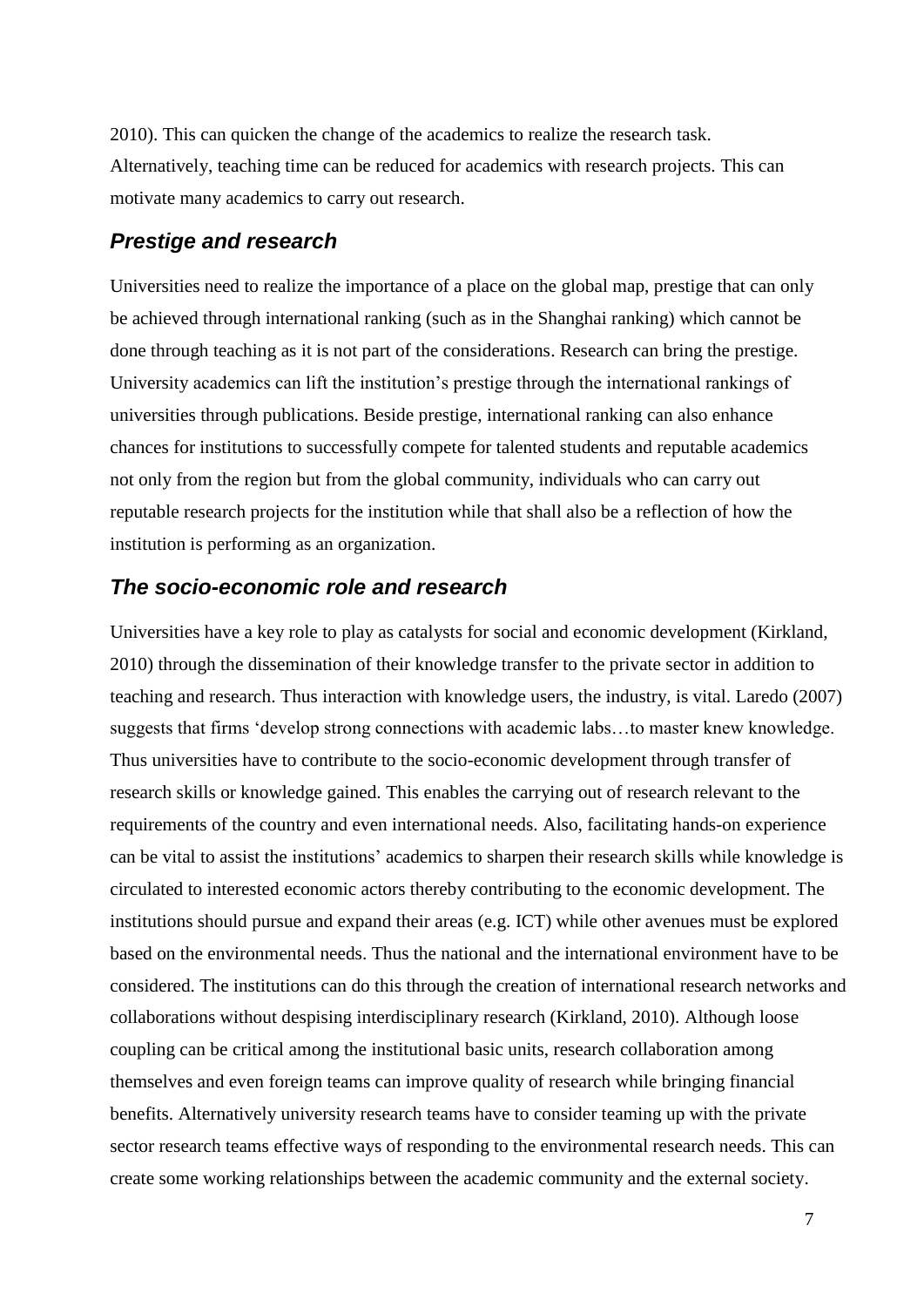This can also improve the resource inflow through possible increased industrial funding of the institutions.

#### *Resources and research*

Research opportunities at universities need resource availability (Holtta & Karjalainen, 1997). The issue of time for research activities has to be looked into too because the academics have to teach (which is usually considered as the primary task) and at the same time carry out research. To realize purposeful focus on research, academics with research projects can have their teaching time reduced. The academic staff can alternate their focuses on research and teaching so that none of the two suffers. Financial and material resources are also required for research to succeed.

## **Funding**

Universities have to find ways to expand revenues to compensate for decreasing resource inflows that may be needed. Universities are institutions that are expected to do 'more' with 'less' (McCaffery, 2004). Universities are required to fulfil all expectations namely teaching, research and transfer of the knowledge with reduced amount of resources. For state universities, resource support may have fallen with stiff competition emerging universities for the same resources support. Still they may be expected to play remarkable roles with decreased funding (Holtta & Karjalainen, 1997). That state universities may face diminished resource inflows means that the few resources that are at the institutions' disposal have to be allocated and used wisely. It is advisable for universities to use a reward system to allocate required resources depending on the quality and/or quality done at any level of the university. Jongblood & van der Knoop (1999) refer to this as performance based funding. For instance for a certain guaranteed resource support, Zechlin (2010) suggests that output be given in quantity (e.g. number of graduates in a year) and quality (e.g. required qualifications for enrolment). With a decline in funding universities have to show creativity in securing other funding avenues.

### *The 'third' mission*

Universities have to consider the 'Third' mission which is a beneficial relationship of the community and the university (Jongbloed, Enders & Salerno, 2008) as a way to improve university revenue. With healthy relationships with the environment, the universities may be able to tap external revenue while the community stakeholders also benefits. A good chain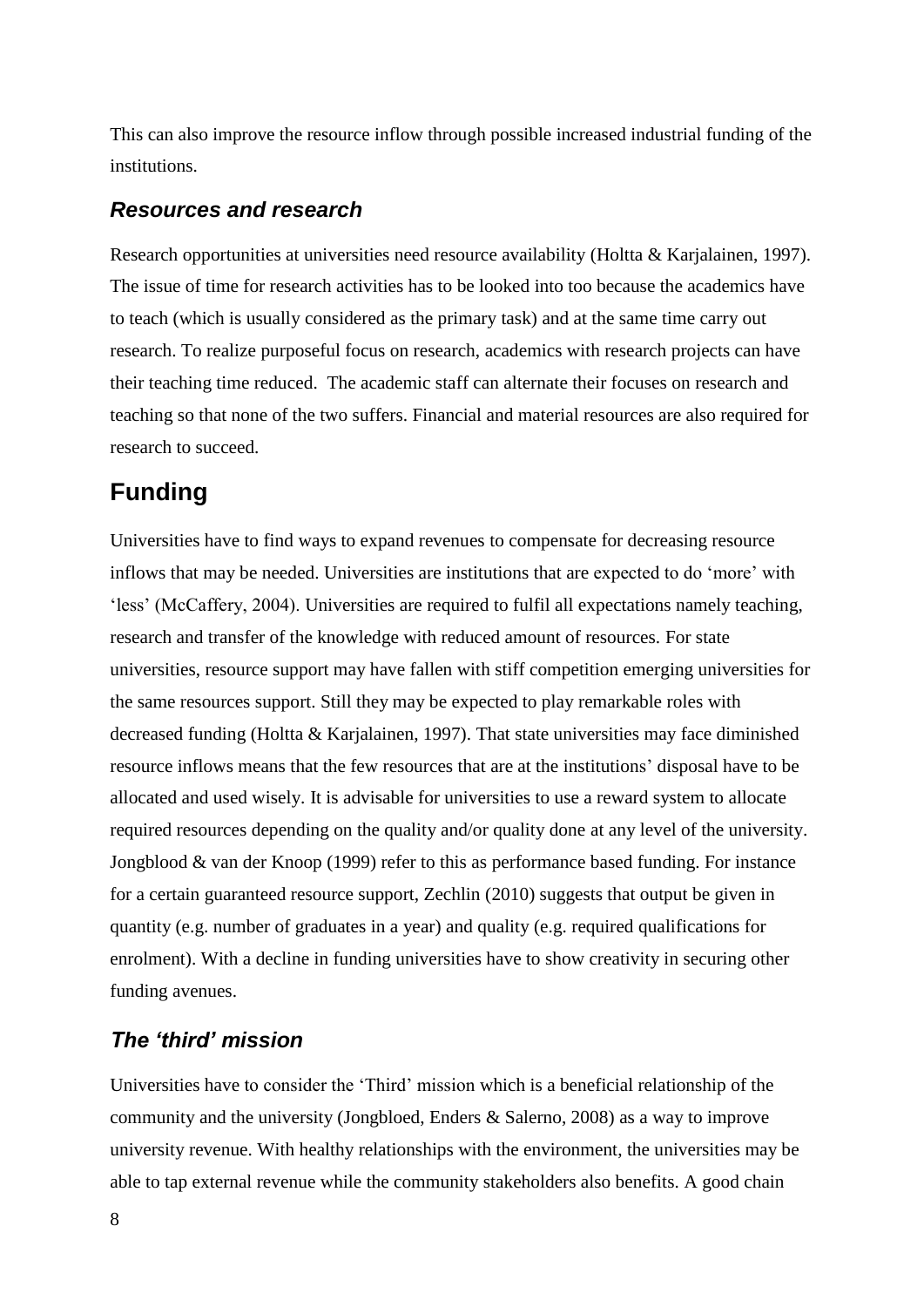links between universities and the outside environment through university-private partnerships for purposes of revenue creation is required. Universities must create and strengthen relations with large firms and other sectors through commercial research, relations that normally produce contractual and financial flow into the institutions (Laredo, 2007; Slaughter, 2010) while also promoting further innovation (Jongbloed, Enders & Salerno, 2008). As the environment has to be expanded beyond the region, universities can emphasize and establish strong international research collaborations to solve problems of research funding and support. While this can be a viable option, universities have steadfast and not be swayed in the plan to achieve the institutional goals as some external assistance may come with strings attached.

#### *Contracting*

Clark (1972) proposes a diversified funding base for an organization. Contract activities can be a viable source of funding of any university. Various forms of contracting can be considered. Signing contracts with the university or HE ministry can be an option for allocation of funds. Such funding has to be a product of negotiation. For instance production of a specific number of published research papers can result in a certain amount of funding into the department, faculty or institution depending on who the contractee shall be. Such contracts shall be binding. This could also have a motivational effect to achieve set objectives while enabling a march towards adjustment. This can also assist in the adoption of effective budgeting approaches to meet the sub-unit objectives while working within the available resources. But how to get the academics committed to the implementation of the contract can be another challenge that needs to be taken care of.

#### *Tuition fees*

Introduction of tuition fees can another option available for a university to augment dwindling financial resource inflows. The tuition fees can be justified as 'those who benefit should at least share in the costs' (Johnstone, 2003:4) while costs of higher education should be shared between taxpayer and recipient (Eicher & Chevailier, 2002). The tuition fees can be some sort of cost sharing. However, for any university to opt for tuition fees the institution has to be aware of government policy and regulations have regarding tuition fees. It must also be noted that tuition fees as a source of revenue can be counterproductive. High tuition fees may lead to bottlenecks in enrolment where only those with rich economic backgrounds may end up enrolling on the basis of their ability to pay. That tuition may lead to a decline in the youth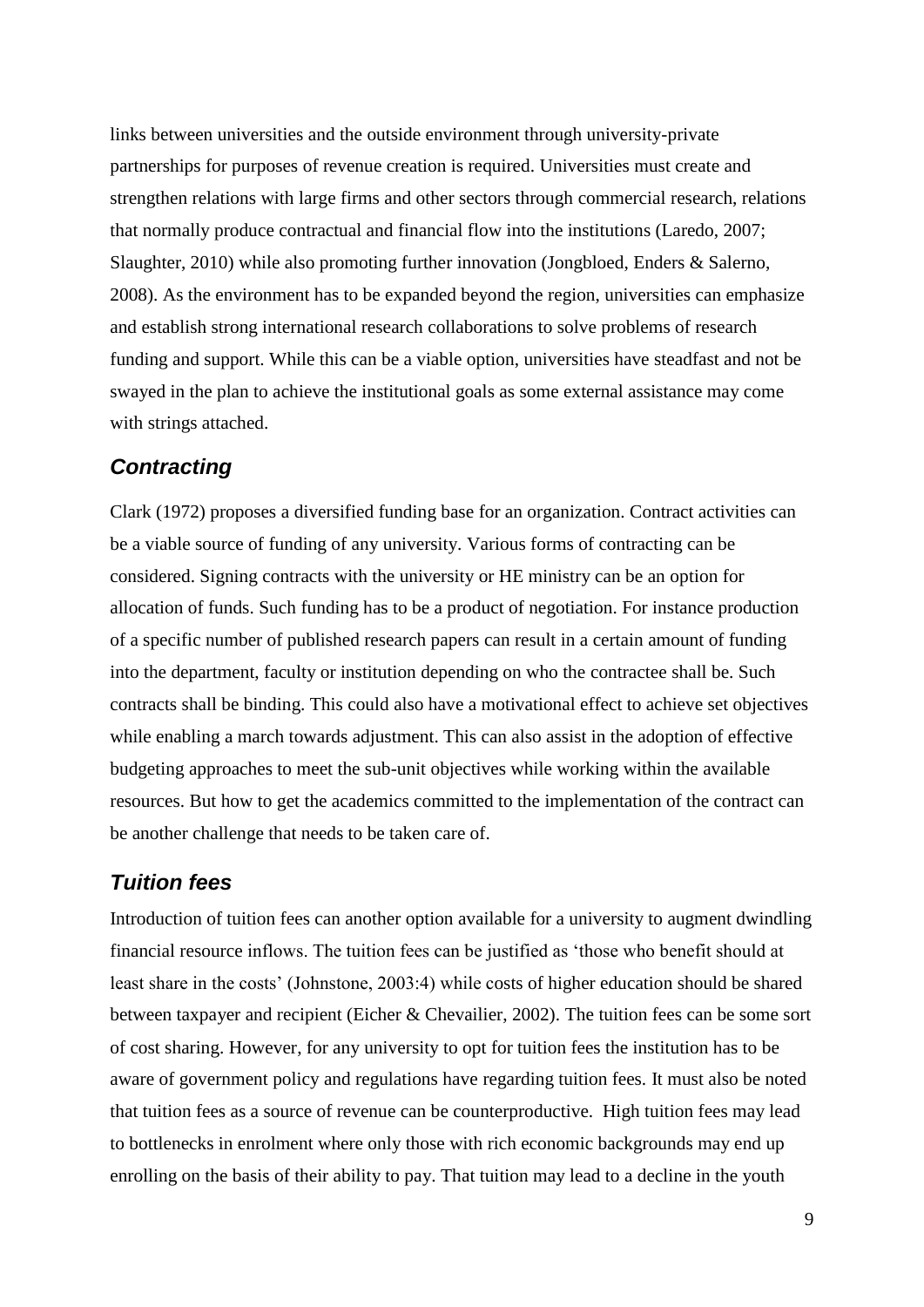cohort and ultimately meaning less attraction of the institution's targeted student population must not be underestimated. So should tuition fees be considered, the amounts have to be affordable to the students.

### *Other fund raising options*

Besides securing some funding assistance through research relationships, universities must also consider fund-raising options. Contract teaching and company training (particularly of short courses) can be a way of exchanging educational and research services for resources from the community (Jongblood & van der Knoop, 1999). The institution have to consider offering consulting services for a fee to entrepreneurs who may wish to start small businesses in the region, country and even beyond as Pennsylvania State University does (Breznitz & Feldman, 2010). While such consultations will improve the available resources at the institution, it will connect the university with businesses through faculty advice. Universities can collaborate with enterprises by providing internship. While this broadens opportunities for graduating students' market, universities can also benefit financially. Soliciting donations and sponsoring to get income can be other options that universities can utilise. The institutions can also augment their resource inflows through letting out their institutional and faculty infrastructures such as halls and sports arenas for a fee.

### *Decentralised budgeting*

With loose coupling recommended for universities, so is decentralised budgeting system (Jongblood & van der Knoop, 1999). Sub-units such as departments have to use their financial allocations according to their needs. This is justifiable as sub-units heads such as department chairpersons stand closer to professionals on the working floor and know better how best allocated funds can be used for the purposes of teaching and research. However, a laissezfaire policy on this issue should be avoided lest funds can be abused. Thus audit committees have to be formed to put some checks and balances in the use of funds thereby assuring efficiency in the process. Undue expenditures have to be avoided while the resource recipient (e.g. department) should be flexible with changing circumstances for financial resource usage. Available resources have to be used wisely. Therefore universities have to create accountability mechanisms to ensure better use of the allocated resources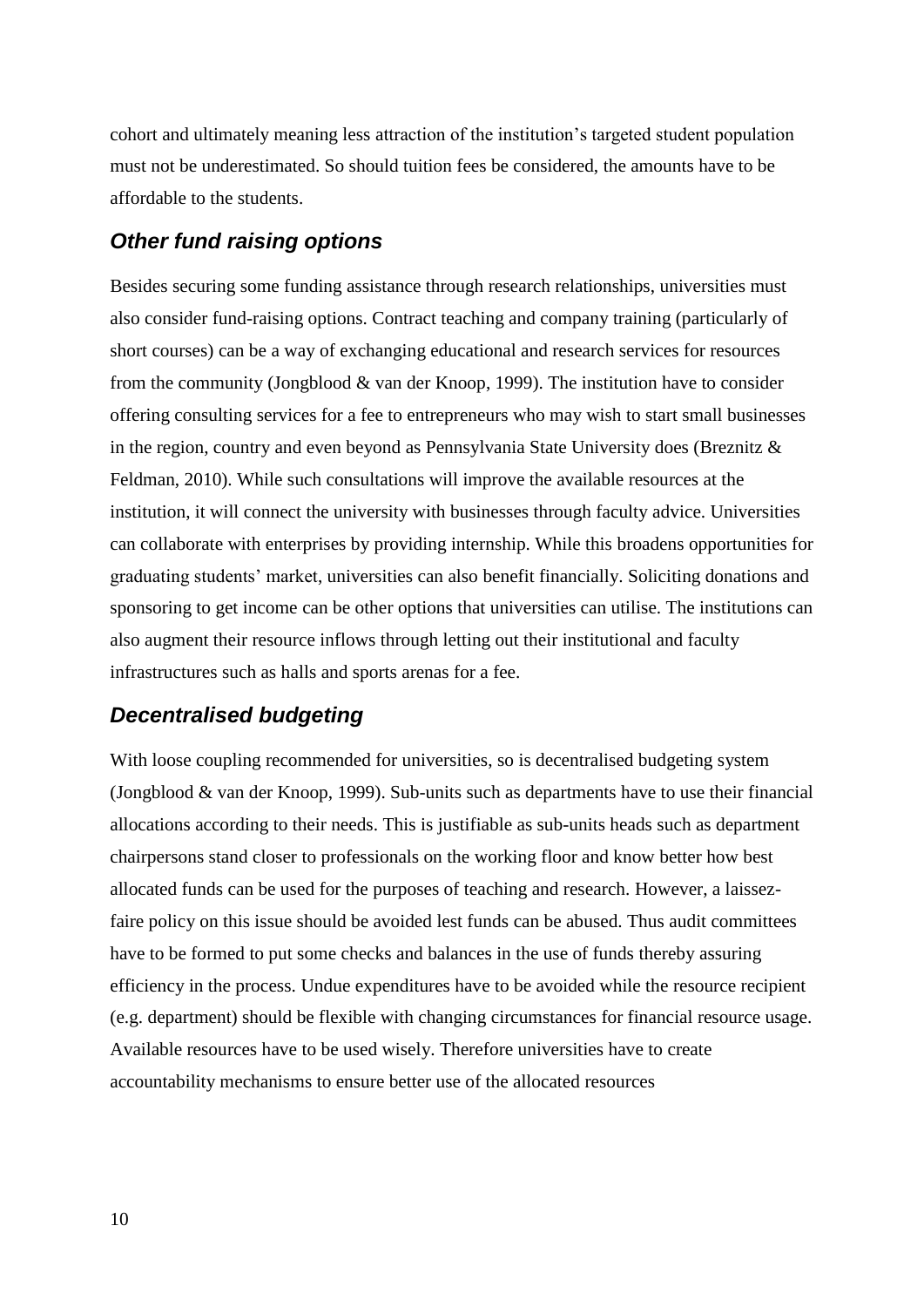## **Conclusion**

The paper put forward recommendations on only a few key areas that require strategies to address the challenges that universities may face. Focus was on the institutional profile, organizational structure and work integration, research activities, and funding among other areas that have to be attended to. Admittedly, these areas are critical for the transformation of universities to meet the current demands. However, other areas have to be looked into too for expectations and transformation of universities to be achieved.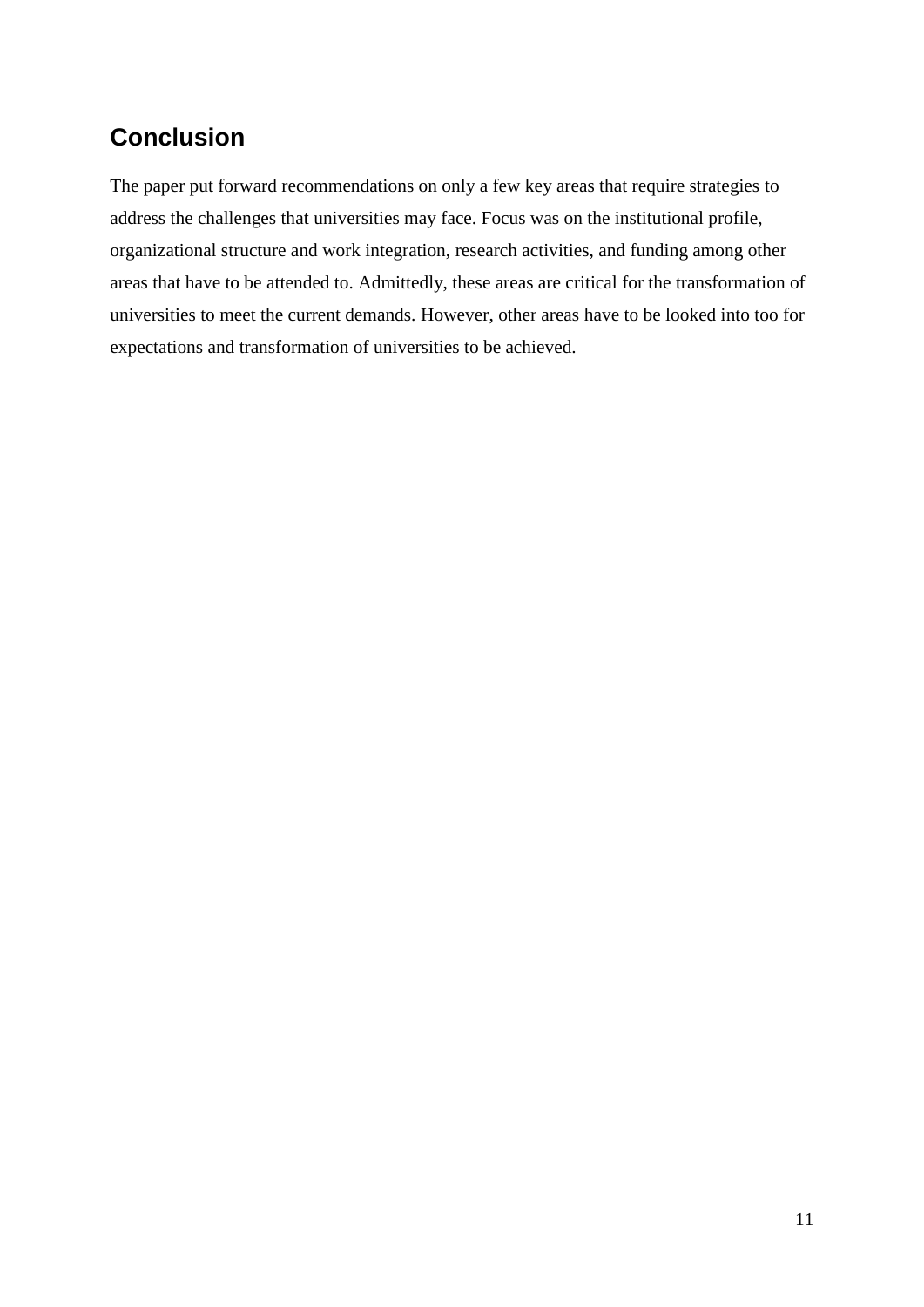## **REFERENCES**

- Amaral, A., Jones, G. A. & Karseth, B. (2002). Governing Higher Education: Comparing National Perspectives. In M. Reed, L. Meek, & G. A. Jones (Eds.), *Governing Higher Education: National Perspectives on Institutional Governance* (pp. 279-298). Dordrecht: Kluwer Academic Publishers.
- Breznitz, S.M. & Feldman, M. P. (2010). The engaged university. *The Journal of Technology Transfer*, 1-19.
- Clark, B. (1972). The Organizational Saga in Higher Education. *Administrative Science Quarterly*, *17*, 2, 178–184.
- Eicher, J.C. & Chevalier, T. (2002). Rethinking the Financing of Post-Compulsory Education *Higher Education in Europe, XXVII,* 1–2.
- Hölttä, S. & Karjalainen, K. (1997). Cybernetic Institutional Management Theory and Practice. *Tertiary Education and Management*, *3*, 3, 229-236.
- Jongbloed, B., Enders, J. & Salerno, C. (2008). Higher education and its communities: Interconnections, interdependencies and a research agenda. *Higher Education, 56*, 303- 324.
- Jongbloed, B., and H. van der Knoop (1999). Budgeting at the Institutional Level: Responding to Internal Pressures and External Opportunities. In B. Jongbloed, P. Maassen, & G. Neave (Eds.). *From the Eye of the Storm. Higher Education's Changing Institution* (pp. 141-164). Dordrecht: Kluwer Academic Publishers.
- Johnstone, D. B. (2003). Cost Sharing in Higher Education: Tuition, Financial Assistance, and Accessibility in Comparative Perspective. *Sociologický časopis/Czech Sociological Review, 39,* 3, 351–374*.*
- Kekäle, J. (2003). Academic Leaders as Thermostates: *Tertiary Education and Management*, *9,* 4, 281-298.
- Kirkland, J. (2010). The Management of University Research, In B. Baker, B. McGaw & P. Peterson (Eds.), *International Encyclopedia of Education* (3rd Ed.) (pp. 316-321). Athens: Elsevier.
- Laredo, P. (2007). Revisiting the Third Mission of Universities: Toward a Renewed Categorization of University Activities? *Higher Education Policy*, 20, 441-456.